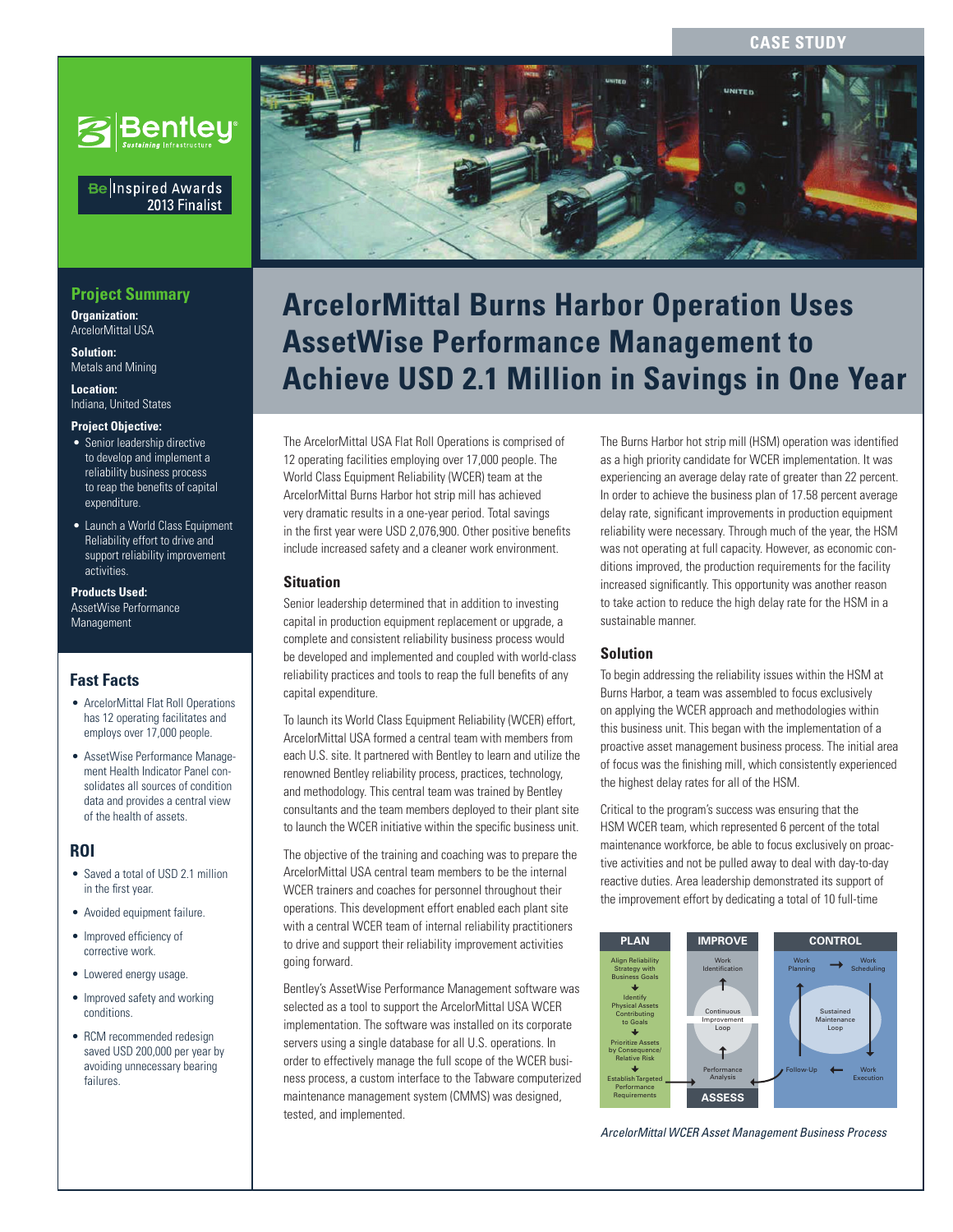



resources from within the HSM to the WCER effort. These resources included seven individuals from the HSM maintenance group, one from the operations group and two from the operations technology group. In addition, an external resource was brought in to lead the effort in the role of Asset Coach.

The Burns Harbor Central Reliability Team provided WCER skills training and coaching to the HSM team members and ensured that the improvement effort was performed in accordance with the overall ArcelorMittal USA WCER standards.

In preparation for the effort, training profiles and collaterals were developed to support all of the key roles within the WCER organization. Where possible, computer-based training that incorporated knowledge testing was used to deliver the skills training. This was supplemented with classroom training as needed to fulfill role requirements. All personnel within the HSM WCER team have a competency profile that identifies the training they have completed and the certifications they have attained in their development. Providing comprehensive skills training followed by field coaching has effectively prepared this team to deliver strong results while also enabling it to educate other personnel at the HSM on the value of a proactive approach.

#### **Team Roles and Responsibilities**

The HSM-WCER team was built to ensure the delivery of all elements of a world class equipment reliability business process. Role responsibilities are as follows:

- Asset Coach (one position) Responsible to coordinate overall WCER development and implementation effort for HSM.
- Reliability Practitioner (two positions) Responsible to facilitate all of the work identification activities (RCM2 – Reliabilitycentered Maintenance, MTA2 – Maintenance Task Analysis, CII – Current Inspection Implementation, and Root Cause Failure Analysis (RCA)) used to build technically valid maintenance programs for production equipment.
- Equipment Specialist (two positions) Responsible to implement the action plans recommended by RCM2/MTA2 analyses in the form of indicators, inspection routes, and corrective tasks within the AssetWise Performance Management software. The Equipment Specialist is also responsible for the acknowledgement of indicator alarms within the AssetWise Performance Management software and the continuous reliability improvement of production assets within their area.
- Equipment Inspector (two positions) Responsible to perform the equipment inspections following the routes built in AssetWise Performance Management and enter the equipment conditions in their handheld inspection devices. The Equipment Inspector is also responsible to provide feedback to the equipment specialists as

needed to improve the quality of the indicators and routes.

- Lead Planner/Scheduler (one position) Responsible for planning and scheduling proactive inspection and corrective activities to address non-normal equipment conditions. This role is critical to the weekly downturn planning/scheduling activities, which now incorporate much more proactive work.
- Planner (two positions) Responsible for the detailed planning of inspection and corrective maintenance jobs within the Tabware CMMS. This includes the identification of all parts, materials, manpower, procedures, safety information, permits, tools, and so on, required to perform corrective maintenance work efficiently, effectively, and safely.
- Operator (one position) Responsible for performing operator inspections of equipment and providing operator input to the work identification analyses.

## **Asset Risk Prioritization**

To determine the order in which production equipment would undergo work identification, an asset prioritization analysis was conducted using AssetWise Performance Management on the finishing mill systems within the HSM. The output of this analysis is a relative risk number assigned to each system identified. The relative risk number is the sum of the magnitude of consequences of failure of the system in terms of a number of criteria (including safety, environment, quality, throughput, cost, and customer service) multiplied by the likelihood of failure of the system. The relative risk list, sorted in descending order in AssetWise Performance Management, was used as a starting point for the WCER team to develop their work identification plan for the HSM. However, relative risk was not the only parameter considered in the development of the work identification analysis plan.

## **Efficiencies Using AssetWise Performance Management Smart Copy**

Another key factor used in determining the sequence of analyses was the potential that an analysis had to be applied to multiple assets. The team identified those systems that were similar to others within the HSM, as these offered the opportunity to fast track both the analyses and their implementation through the use of templates and the Smart Copy capability within AssetWise Performance Management. In this manner, failure modes and the associated action plans developed through formal work identification analysis for one asset are copied to another asset, taking along all the detail of the indicators built to inspect for asset condition and the corrective task required when the indicator condition is found to be non-normal. A validation of these failure modes, condition indicators, and tasks is performed with equipment operators and maintainers prior to making

*From Reactive to Proactive – How ArcelorMittal Successfully Made the Transition*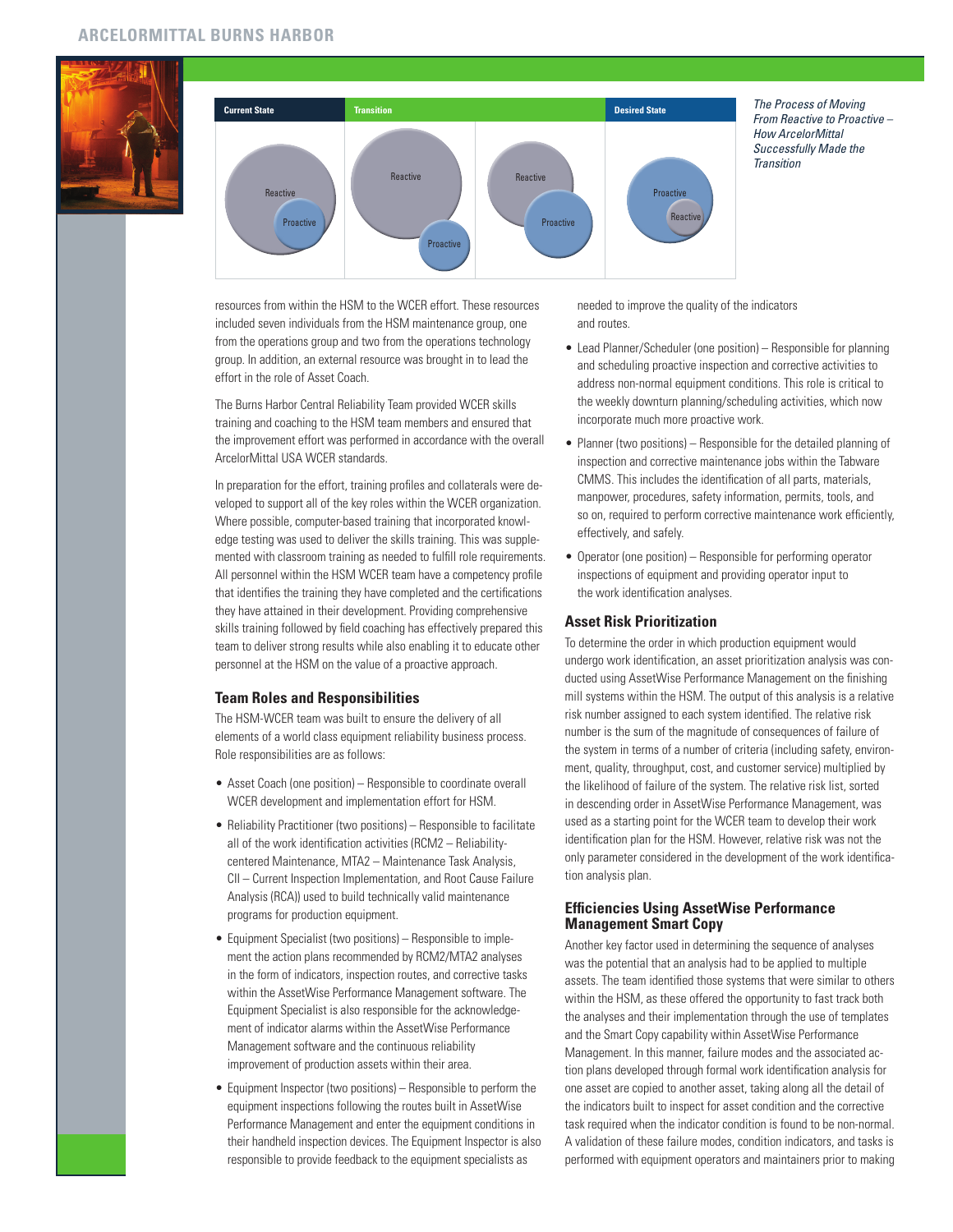them active to ensure that they do in fact apply in the operating context of the new asset. The use of this software functionality allowed for rapid implementation and deployment of technically based maintenance programs for the like type systems within the finishing mill. Their strategy to employ templates and analysis copying enabled the HSM WCER team to rapidly implement 11,236 indicators within 12 months.

# **Work Identification**

ArcelorMittal USA WCER leadership identified four options to be used for formal work identification, including Aladon Reliabilitycentered Maintenance (RCM2), Aladon Maintenance Task Analysis (MTA2), Current Inspection Implementation (CII), and Root Cause Failure Analysis (RCA). These approaches vary in their level of rigor from the very detailed analysis of RCM2 to the less rigorous approach of CII. The approach selected depends on a number of factors including the complexity and criticality of the equipment, availability of knowledgeable resources, current and targeted performance of the equipment and the current level of knowledge of the equipment operation and its performance. The Burns Harbor HSM leadership chose to employ only MTA2 and RCM2 for all of their analyses. Key reasons for this decision included:

- 1. Thorough program documentation was identified as a requirement of the effort.
- 2. Sufficient resources available to support all elements of work identification performance and implementation.
- 3. They are strong supporters of technically valid work identification techniques.
- 4. MTA2 specifically offered the potential for rapid program implementation within AssetWise Performance Management and therefore rapid deployment of the improved proactive inspection activities.

Work identification analyses were conducted with the participation of trades and operating personnel from the finishing mill area. Once analyses were completed, the results were compiled into summary reports for review and approval by the area management team.

## **Implementing Maintenance Action Plans**

Following approval, equipment specialists implemented the action plans through the creation of indicators within AssetWise Performance Management. An indicator is defined as a point of inspection for an asset that highlights whether or not a specific failure mode is developing, which could potentially lead to a subsequent asset failure. The indicators were organized into logical groupings called routes, which are all of the indicators to be inspected by a specific role at a specific frequency for a given asset operating condition. New routes are validated by the implementer working with an inspector to complete the route to identify any changes to indicators or their sequencing, which would improve inspection quality and effectiveness. Once validated, the routes are activated and data collection and analysis commences.

The 11,236 indicators implemented in the first year have been organized into 386 separate inspection routes for operating and maintenance personnel. Of these routes, 45 percent are performed while the equipment is running, while the balance must be done during a shutdown.

With use of the AssetWise Performance Management Asset Health Indicator Panel, the team was enabled to manage equipment problems by exception since the software consolidated all sources of condition data, analyzed the data based on rules, and calculations and provided one central view of the health of assets. Those responsible for an area are alerted when a problem arises, based on the condition data input from various sources.



## **Use of Predictive Technologies**

The HSM WCER team aimed to maximize the effectiveness of its reliability program through the use of predictive technologies for asset inspection wherever possible and practical. This has resulted in the extensive use of vibration, thermographic, ultrasonic, and oil analysis techniques throughout the program. Predictive technologies have already proven highly successful in identifying non-normal asset conditions for follow up.

In order to monitor how effectively the WCER business process is executed, the HSM WCER team built Key Performance Indicator (KPI) dashboards within AssetWise Performance Management to track and report on all aspects of WCER, including strategy development, program implementation, performance management, and work management. This information provides personnel involved in WCER the means to quickly see how well they are executing their business process activities and highlights any issues well before they negatively impact equipment performance.

#### **Results:**

Over a 12-month period after the launch of the WCER program in the Burns Harbor HSM, a total savings of USD 2.1 million was realized. This savings came from several areas including:

- Avoidance of unplanned downtime of production assets through equipment inspections aimed at identifying potential failure conditions and through the modification of production equipment to eliminate specific failure modes. The non-normal conditions were addressed with appropriate corrective action prior to failure. These improvements resulted in a savings of USD 1,282,500 due to avoided equipment failure.
- Improved efficiency of corrective work performed during scheduled plant shutdowns due to information provided from equipment inspections coupled with improved planning and scheduling practices. Schedule compliance for shutdowns has increased from 65 to 80 percent resulting in a manpower savings of USD 394,400 on an annual basis.
- An improvement in HSM work ratio due to reduced asset downtime that translates to a savings in energy (gas/electric) consumption of USD 400,000.

## **Significant Costs Avoided – Some Examples:**

Some specific examples of unplanned downtime of production equipment that was avoided through the identification and correction of non-normal equipment conditions or redesign of the equipment are:

## **Single Modification Saves USD 200,000 Per Year by Avoiding Unnecessary Bearing Failures**

During the analysis of the finishing mill stand No. 1 (F1), it was identified that bearings failed on average twice per year at a cost of USD 100,000 per bearing. These failures were determined to be caused by problems with the lubrication hoses. The analysis team